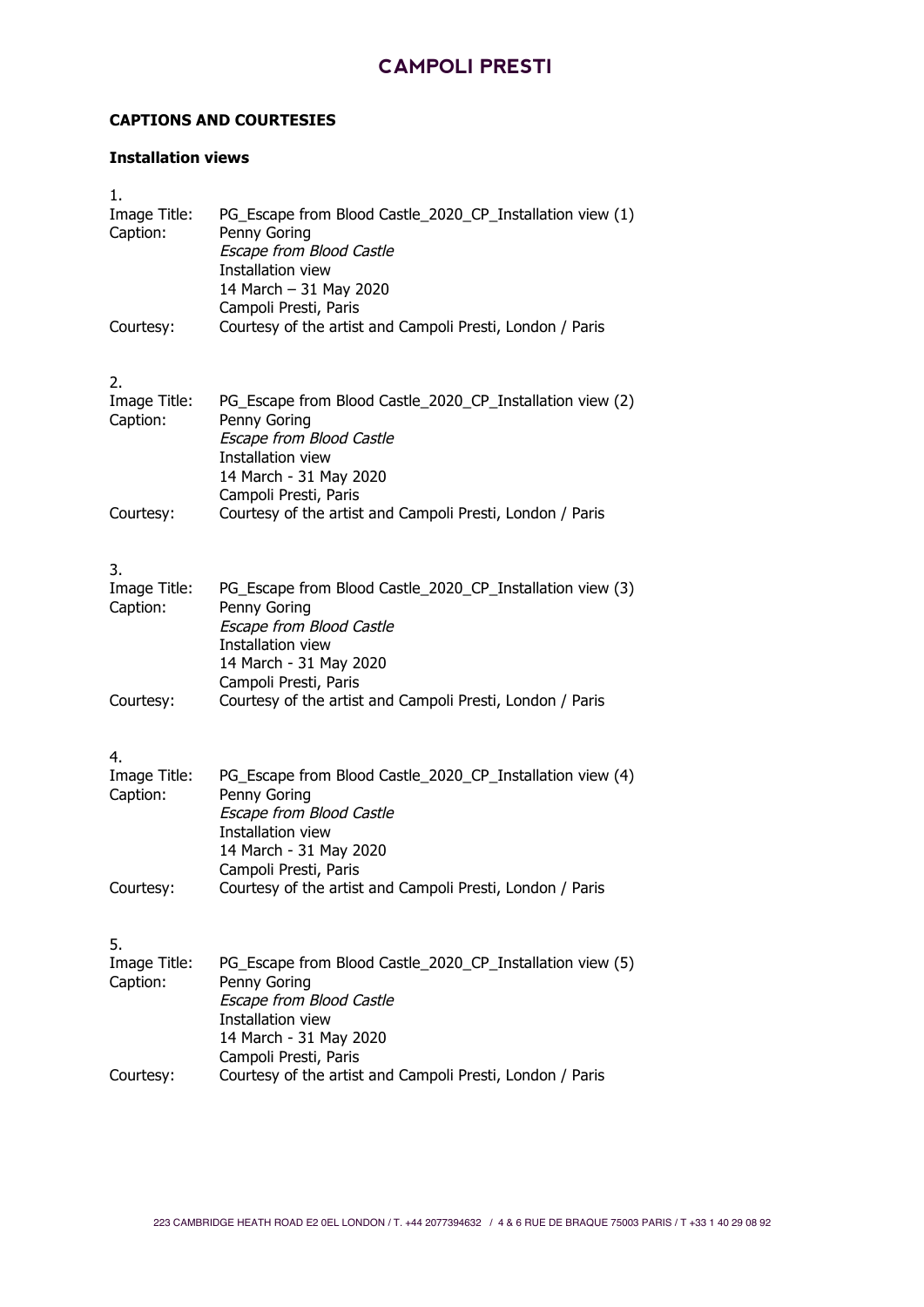| 6.                              |                                                                                                                                                                                       |
|---------------------------------|---------------------------------------------------------------------------------------------------------------------------------------------------------------------------------------|
| Image Title:<br>Caption:        | PG_Escape from Blood Castle_2020_CP_Installation view (6)<br>Penny Goring<br><b>Escape from Blood Castle</b><br>Installation view<br>14 March - 31 May 2020<br>Campoli Presti, Paris  |
| Courtesy:                       | Courtesy of the artist and Campoli Presti, London / Paris                                                                                                                             |
| 7.<br>Image Title:<br>Caption:  | PG_Escape from Blood Castle_2020_CP_Installation view (7)<br>Penny Goring<br>Escape from Blood Castle<br>Installation view<br>14 March - 31 May 2020<br>Campoli Presti, Paris         |
| Courtesy:                       | Courtesy of the artist and Campoli Presti, London / Paris                                                                                                                             |
| 8.<br>Image Title:<br>Caption:  | PG_Escape from Blood Castle_2020_CP_Installation view (8)<br>Penny Goring<br>Escape from Blood Castle<br>Installation view<br>14 March - 31 May 2020<br>Campoli Presti, Paris         |
| Courtesy:                       | Courtesy of the artist and Campoli Presti, London / Paris                                                                                                                             |
| 9.<br>Image Title:<br>Caption:  | PG_Escape from Blood Castle_2020_CP_Installation view (9)<br>Penny Goring<br><b>Escape from Blood Castle</b><br>Installation view<br>14 March - 31 May 2020<br>Campoli Presti, Paris  |
| Courtesy:                       | Courtesy of the artist and Campoli Presti, London / Paris                                                                                                                             |
| 10.<br>Image Title:<br>Caption: | PG_Escape from Blood Castle_2020_CP_Installation view (10)<br>Penny Goring<br><b>Escape from Blood Castle</b><br>Installation view<br>14 March - 31 May 2020<br>Campoli Presti, Paris |
| Courtesy:                       | Courtesy of the artist and Campoli Presti, London / Paris                                                                                                                             |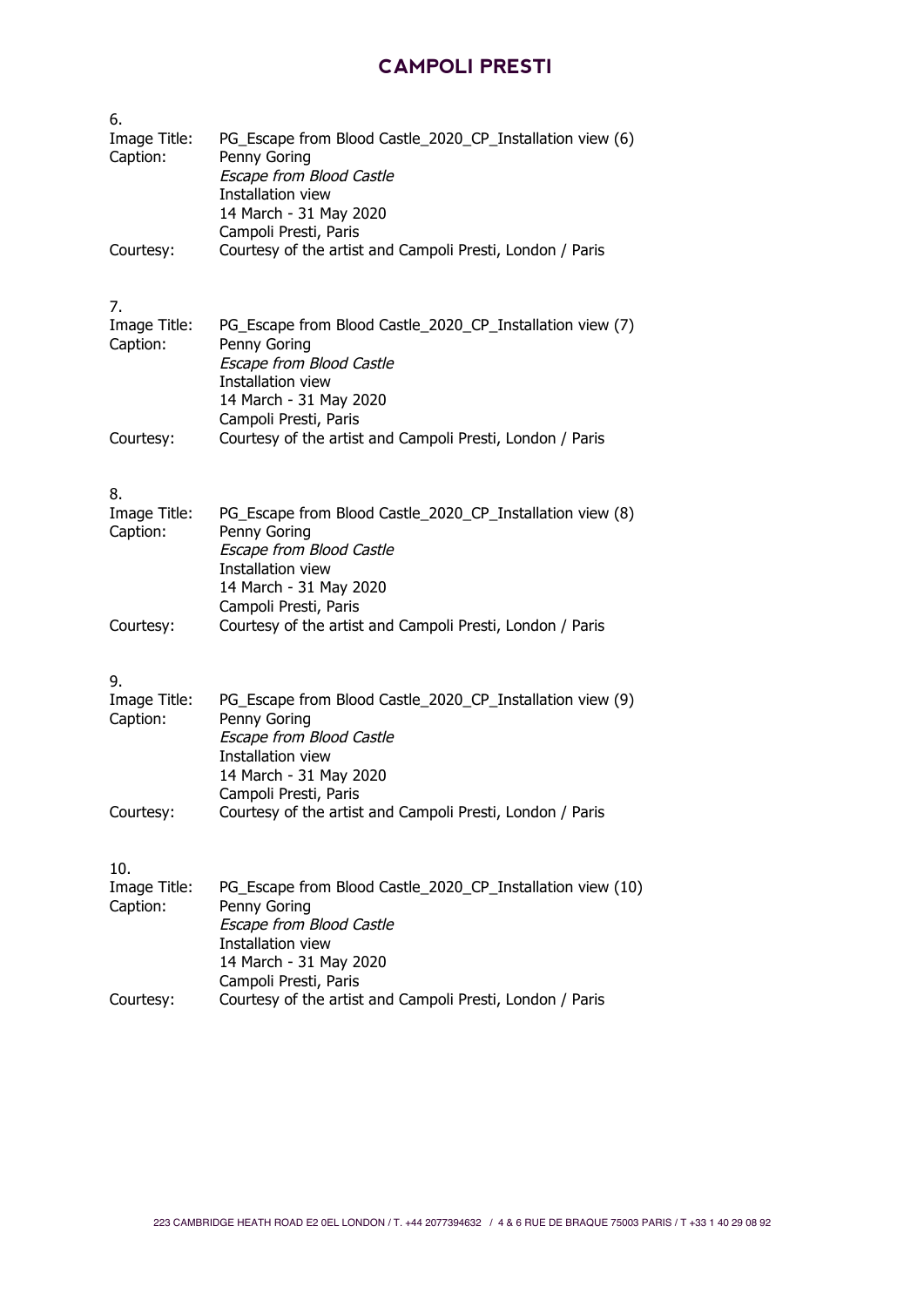#### **Single works**

| 1.<br>Image Title:<br>Caption: | PG_Wormery Kissers_2019_CP<br>Penny Goring<br>Wormery Kissers, 2019<br>Black ink on paper<br>12 x 13 cm / 4.7 x 5.1 inches            |
|--------------------------------|---------------------------------------------------------------------------------------------------------------------------------------|
| Courtesy:                      | Courtesy of the artist and Campoli Presti, London / Paris                                                                             |
| 2.<br>Image Title:<br>Caption: | PG_Severed Head (Tiny)_2019_CP<br>Penny Goring<br>Severed Head (Tiny), 2019<br>Black ink on paper<br>11 x 14 cm / 4.3 x 5.5 inches    |
| Courtesy:                      | Courtesy of the artist and Campoli Presti, London / Paris                                                                             |
| 3.<br>Image Title:<br>Caption: | PG_Repeat Offender_2020_CP<br>Penny Goring<br>Repeat Offender, 2020<br>Acrylic on canvas                                              |
| Courtesy:                      | 30 x 30 cm / 11.8 x 11.8 inches<br>Courtesy of the artist and Campoli Presti, London / Paris                                          |
| 4.<br>Image Title:<br>Caption: | PG_Close My Window_2020_CP<br>Penny Goring<br>Close My Window, 2020<br>Acrylic on canvas<br>30 x 30 cm / 11.8 x 11.8 inches           |
| Courtesy:                      | Courtesy of the artist and Campoli Presti, London / Paris                                                                             |
| 5.<br>Image Title:<br>Caption: | PG Blight 2020 CP<br>Penny Goring<br><b>Blight, 2020</b><br>Acrylic on canvas<br>30 x 30 cm / 11.8 x 11.8 inches                      |
| Courtesy:                      | Courtesy of the artist and Campoli Presti, London / Paris                                                                             |
| 6.<br>Image Title:<br>Caption: | PG_Yours In Desperation_2020_CP<br>Penny Goring<br>Yours In Desperation, 2020<br>Acrylic on canvas<br>30 x 30 cm / 11.8 x 11.8 inches |
| Courtesy:                      | Courtesy of the artist and Campoli Presti, London / Paris                                                                             |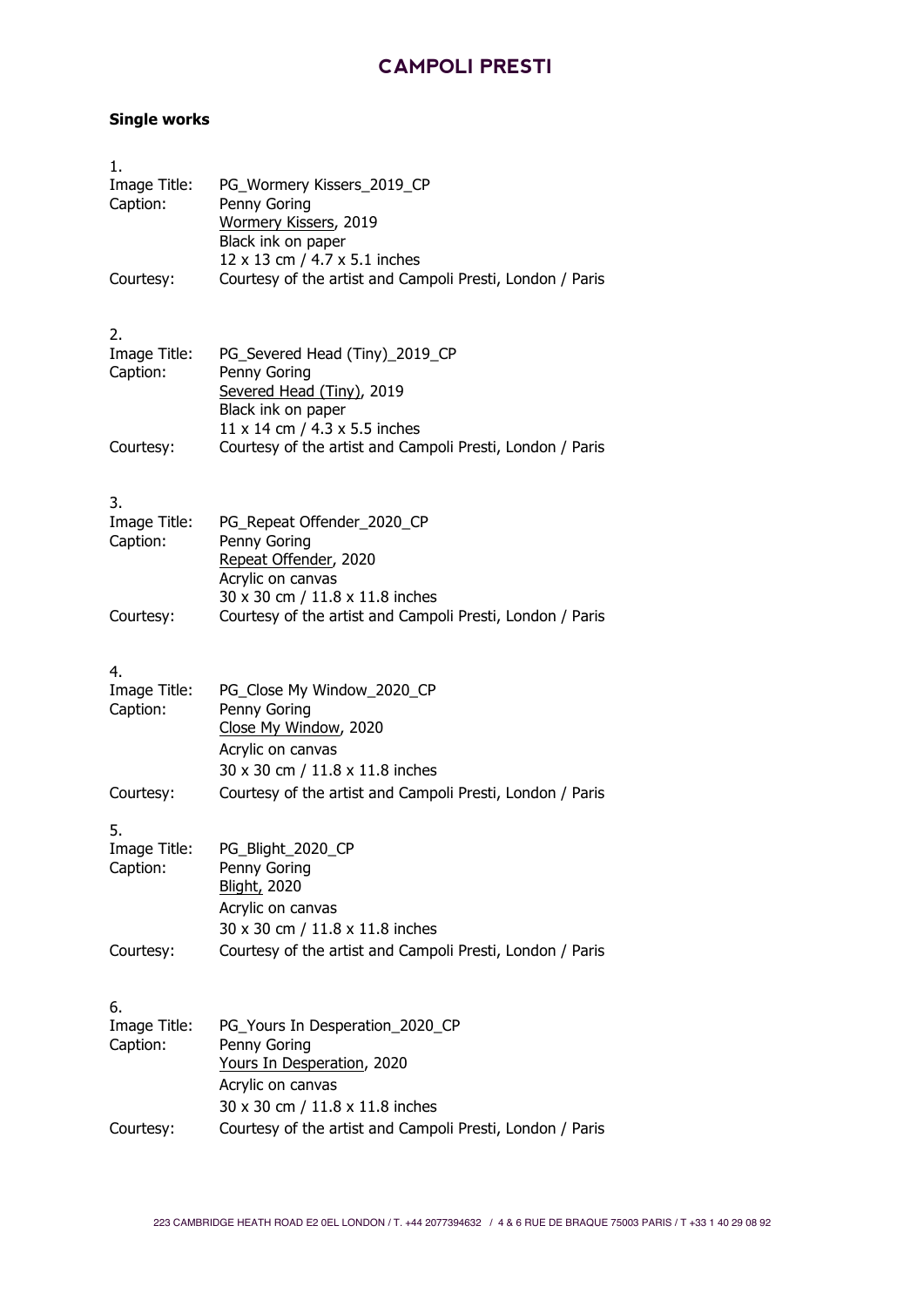| 7.                              |                                                                                                                                    |
|---------------------------------|------------------------------------------------------------------------------------------------------------------------------------|
| Image Title:<br>Caption:        | PG_Wound Flowers (Ascension)_2020_CP<br>Penny Goring<br>Wound Flowers (Ascension), 2020<br>Acrylic on canvas                       |
| Courtesy:                       | 30 x 30 cm / 11.8 x 11.8 inches<br>Courtesy of the artist and Campoli Presti, London / Paris                                       |
| 8.<br>Image Title:<br>Caption:  | PG War Doll 2019 CP<br>Penny Goring<br>War Doll, 2019<br>Fabric<br>94 x 42 x 13 cm / 37 x 16.5 x 5.1 inches                        |
| Courtesy:                       | Courtesy of the artist and Campoli Presti, London / Paris                                                                          |
| 9.<br>Image Title:<br>Caption:  | PG_Forgotten Doll_2019_CP<br>Penny Goring<br>Forgotten Doll, 2019<br>Fabric<br>174 x 57 x 27 cm / 68.5 x 22.4 x 10.6 inches        |
| Courtesy:                       | Courtesy of the artist and Campoli Presti, London / Paris                                                                          |
| 10.<br>Image Title:<br>Caption: | PG_Grief Doll_2019_CP<br>Penny Goring<br>Grief Doll, 2019<br>Fabric<br>126 x 35.5 x 21 cm / 49.6 x 14 x 8.3 inches                 |
| Courtesy:                       | Courtesy of the artist and Campoli Presti, London / Paris                                                                          |
| 11.<br>Image Title:<br>Caption: | PG_Bleedy Doll_2019_CP<br>Penny Goring<br>Bleedy Doll, 2019<br>Fabric, beads and lace<br>165 x 44 x 12 cm / 65 x 17.3 x 4.7 inches |
| Courtesy:                       | Courtesy of the artist and Campoli Presti, London / Paris                                                                          |
| 12.<br>Image Title:<br>Caption: | PG_Doom Doll_2019_CP<br>Penny Goring<br>Doom Doll, 2019<br>Fabric<br>100 x 35 x 12 cm / 39.3 x 13.8 x 4.7 inches                   |
| Courtesy:                       | Courtesy of the artist and Campoli Presti, London / Paris                                                                          |